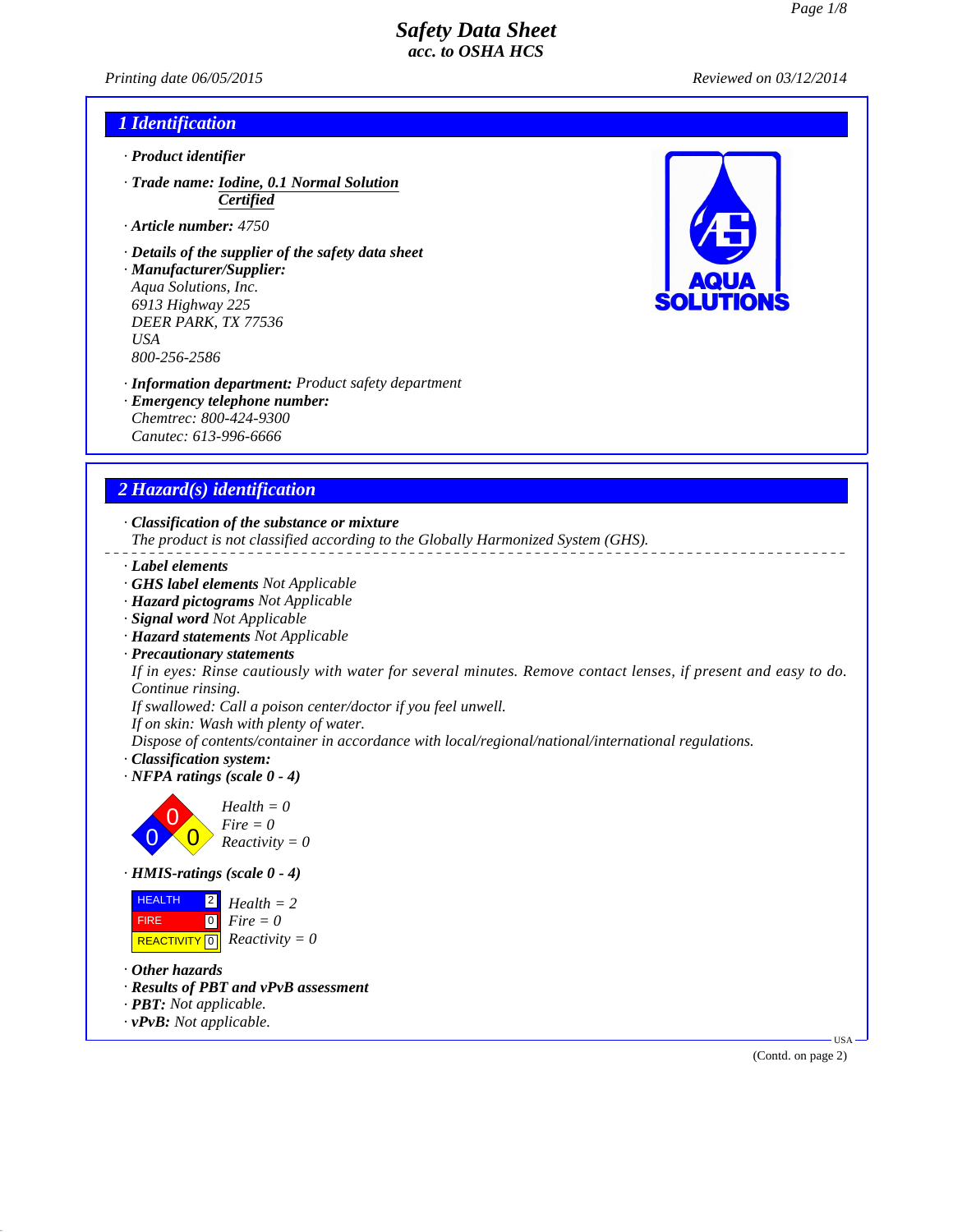*Printing date 06/05/2015 Reviewed on 03/12/2014*

#### *Trade name: Iodine, 0.1 Normal Solution Certified*

(Contd. of page 1)

### *3 Composition/information on ingredients*

*· Chemical characterization: Mixtures*

*· Description: Mixture of the substances listed below with nonhazardous additions.*

| $\cdot$ Dangerous components:       |                                                               |             |  |  |
|-------------------------------------|---------------------------------------------------------------|-------------|--|--|
| CAS: 7681-11-0 Potassium Iodide     |                                                               | 3.856%      |  |  |
|                                     | $\overline{CAS: 7553-56-2}$ <i>Iodine *DEA regulated item</i> | 1.223%      |  |  |
| · Table of Nonhazardous Ingredients |                                                               |             |  |  |
| CAS: 7732-18-5 Water                |                                                               | $194.921\%$ |  |  |

### *4 First-aid measures*

- *· Description of first aid measures*
- *· General information: No special measures required.*
- *· After inhalation: Supply fresh air; consult doctor in case of complaints.*
- *· After skin contact: Generally the product does not irritate the skin.*
- *· After eye contact: Rinse opened eye for several minutes under running water.*
- *· After swallowing: If symptoms persist consult doctor.*
- *· Most important symptoms and effects, both acute and delayed No further relevant information available.*
- *· Indication of any immediate medical attention and special treatment needed*
- *No further relevant information available.*

### *5 Fire-fighting measures*

- *· Extinguishing media*
- *· Suitable extinguishing agents:*

*CO2, extinguishing powder or water spray. Fight larger fires with water spray or alcohol resistant foam. · Special hazards arising from the substance or mixture No further relevant information available.*

- *· Advice for firefighters*
- *· Protective equipment: No special measures required.*

#### *6 Accidental release measures*

- *· Personal precautions, protective equipment and emergency procedures Not required.*
- *· Environmental precautions:*
- *Dilute with plenty of water.*

*Do not allow to enter sewers/ surface or ground water.*

- *· Methods and material for containment and cleaning up:*
- *Absorb with liquid-binding material (sand, diatomite, acid binders, universal binders, sawdust).*
- *· Reference to other sections*
- *See Section 7 for information on safe handling.*
- *See Section 8 for information on personal protection equipment.*
- *See Section 13 for disposal information.*

### *7 Handling and storage*

*· Precautions for safe handling No special measures required.*

(Contd. on page 3)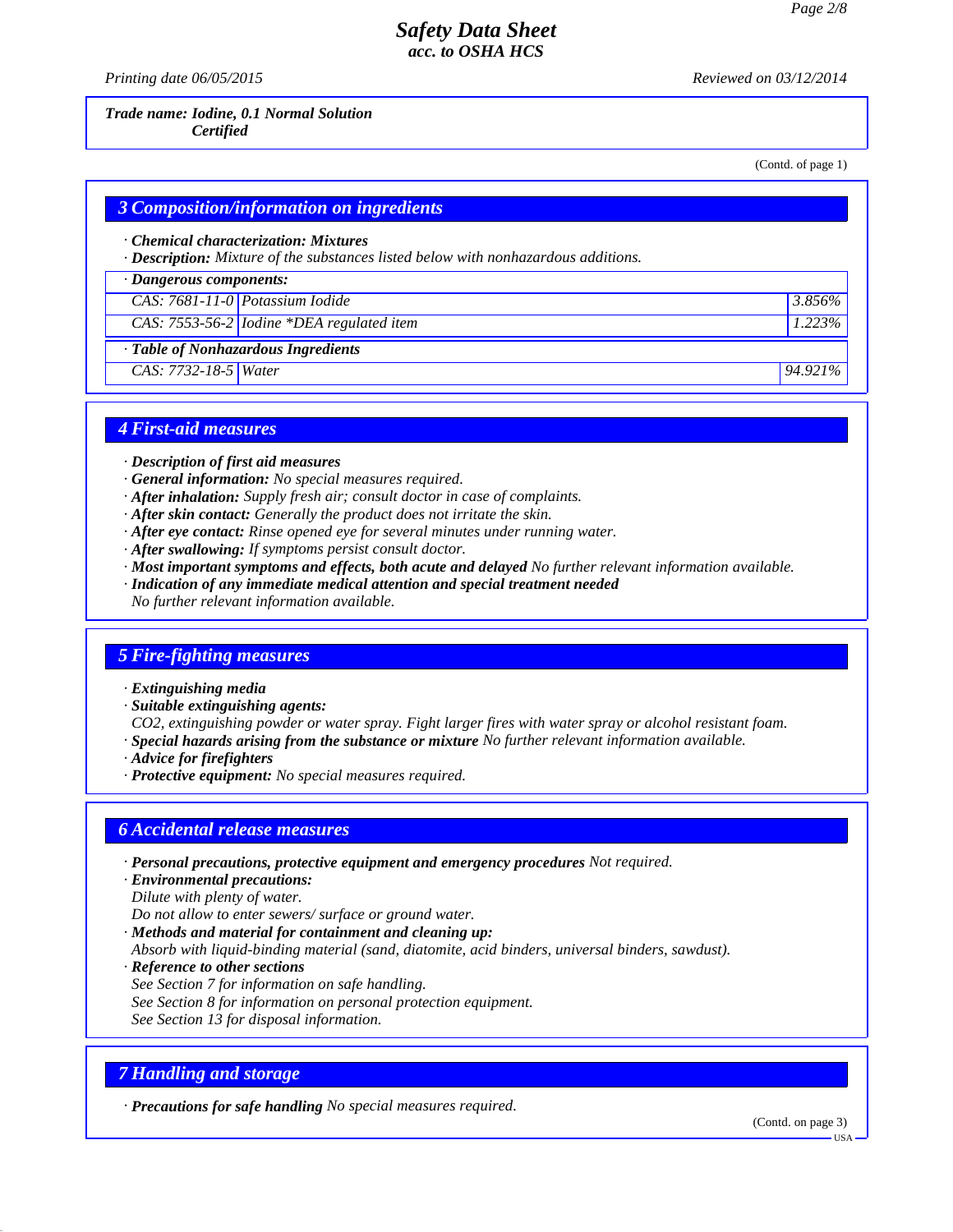*Printing date 06/05/2015 Reviewed on 03/12/2014*

*Trade name: Iodine, 0.1 Normal Solution Certified*

(Contd. of page 2)

*· Information about protection against explosions and fires: No special measures required.*

*· Conditions for safe storage, including any incompatibilities*

*· Storage:*

*· Requirements to be met by storerooms and receptacles: No special requirements.*

*· Information about storage in one common storage facility: Not required.*

*· Further information about storage conditions: None.*

*· Specific end use(s) No further relevant information available.*

*8 Exposure controls/personal protection*

*· Additional information about design of technical systems: No further data; see item 7.*

*· Control parameters*

*· Components with limit values that require monitoring at the workplace:*

*7681-11-0 Potassium Iodide*

*TLV Long-term value: 0.01\* ppm \*as inhalable fraction and vapor*

*7553-56-2 Iodine \*DEA regulated item*

*PEL Ceiling limit value: 1 mg/m³, 0.1 ppm*

*REL Ceiling limit value: 1 mg/m³, 0.1 ppm*

*TLV Short-term value: 1 mg/m³, 0.1\*\* ppm*

*Long-term value: 0.1\* mg/m³, 0.01\* ppm*

*\*as inhalable fraction and vapor;\*\*vapor*

*· Additional information: The lists that were valid during the creation were used as basis.*

*· Exposure controls*

*· Personal protective equipment:*

*· General protective and hygienic measures:*

*The usual precautionary measures for handling chemicals should be followed.*

*· Breathing equipment: Not required.*

*· Protection of hands:*

*The glove material has to be impermeable and resistant to the product/ the substance/ the preparation.*

*Due to missing tests no recommendation to the glove material can be given for the product/ the preparation/ the chemical mixture.*

*Selection of the glove material on consideration of the penetration times, rates of diffusion and the degradation · Material of gloves*

*The selection of the suitable gloves does not only depend on the material, but also on further marks of quality and varies from manufacturer to manufacturer. As the product is a preparation of several substances, the resistance of the glove material can not be calculated in advance and has therefore to be checked prior to the application.*

*· Penetration time of glove material*

*The exact break through time has to be found out by the manufacturer of the protective gloves and has to be observed.*

*· Eye protection: Goggles recommended during refilling.*

(Contd. on page 4)

USA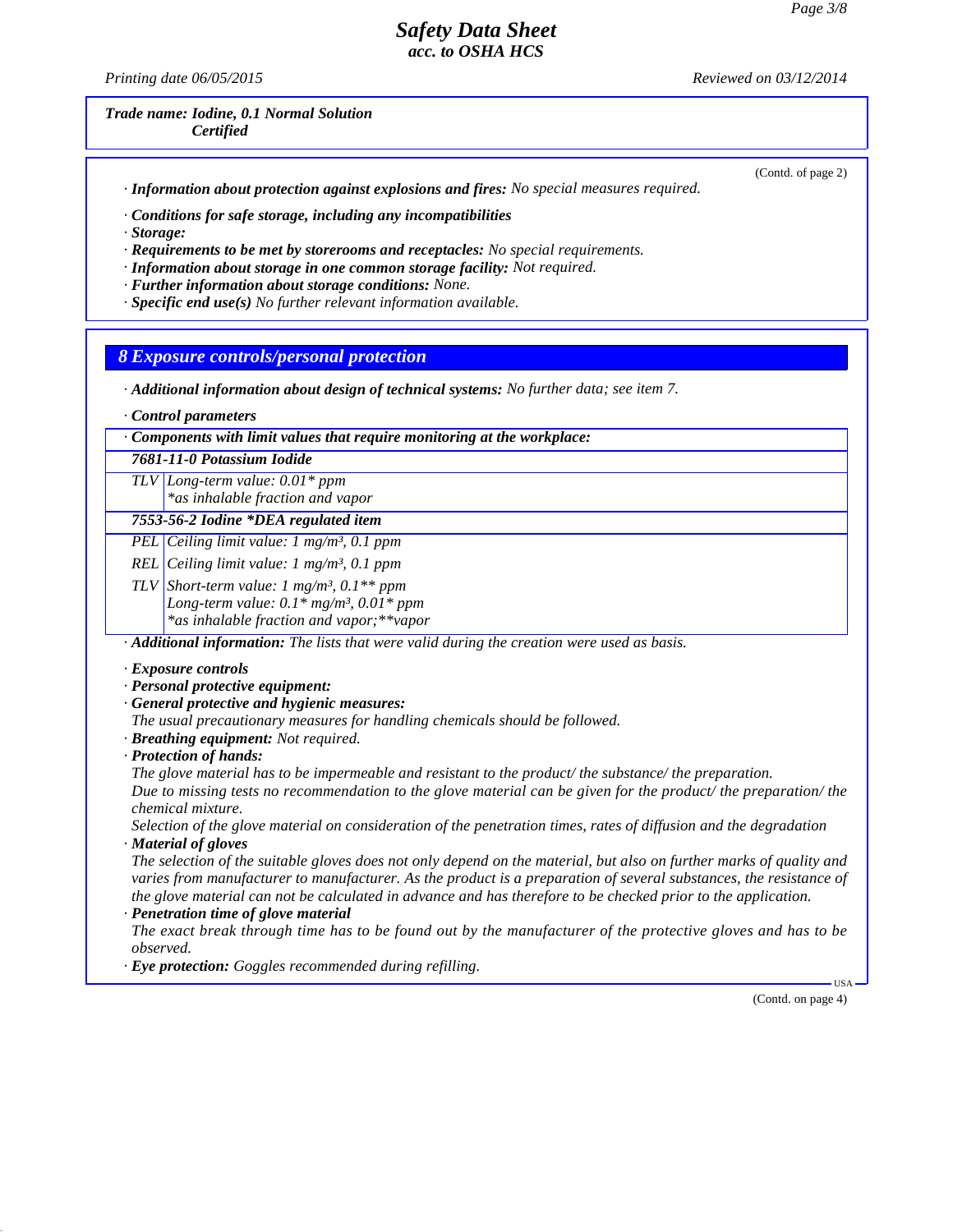*Printing date 06/05/2015 Reviewed on 03/12/2014*

*Trade name: Iodine, 0.1 Normal Solution Certified*

(Contd. of page 3)

| <b>9 Physical and chemical properties</b>                  |                                               |  |
|------------------------------------------------------------|-----------------------------------------------|--|
| · Information on basic physical and chemical properties    |                                               |  |
| <b>General Information</b>                                 |                                               |  |
| $\cdot$ Appearance:                                        |                                               |  |
| Form:                                                      | Liquid                                        |  |
| Color:                                                     | Dark brown                                    |  |
| $\cdot$ Odor:                                              | Metallic                                      |  |
| · Odour threshold:                                         | Not determined.                               |  |
| $\cdot$ pH-value:                                          | Not determined.                               |  |
| · Change in condition                                      |                                               |  |
| <b>Melting point/Melting range:</b>                        | Undetermined.                                 |  |
| <b>Boiling point/Boiling range:</b>                        | 100 °C (212 °F)                               |  |
| · Flash point:                                             | Not applicable.                               |  |
| · Flammability (solid, gaseous):                           | Not applicable.                               |  |
| · Ignition temperature:                                    |                                               |  |
| <b>Decomposition temperature:</b>                          | Not determined.                               |  |
| $\cdot$ Auto igniting:                                     | Product is not selfigniting.                  |  |
| · Danger of explosion:                                     | Product does not present an explosion hazard. |  |
| · Explosion limits:                                        |                                               |  |
| Lower:                                                     | Not determined.                               |  |
| <b>Upper:</b>                                              | Not determined.                               |  |
| $\cdot$ Vapor pressure at 20 $\cdot$ C (68 $\cdot$ F):     | 23 hPa $(17 \, \text{mm Hg})$                 |  |
| $\cdot$ Density at 20 $\cdot$ C (68 $\cdot$ F):            | $1.03734$ g/cm <sup>3</sup> (8.657 lbs/gal)   |  |
| · Relative density                                         | Not determined.                               |  |
| · Vapour density                                           | Not determined.                               |  |
| $\cdot$ Evaporation rate                                   | Not determined.                               |  |
| · Solubility in / Miscibility with                         |                                               |  |
| Water:                                                     | Fully miscible.                               |  |
| · Partition coefficient (n-octanol/water): Not determined. |                                               |  |
| · Viscosity:                                               |                                               |  |
| Dynamic:                                                   | Not determined.                               |  |
| Kinematic:                                                 | Not determined.                               |  |
| · Solvent content:                                         |                                               |  |
| Organic solvents:                                          | $0.0\%$                                       |  |
| Water:                                                     | 94.9%                                         |  |
| Solids content:                                            | 5.3%                                          |  |
| $\cdot$ Other information                                  | No further relevant information available.    |  |

# *10 Stability and reactivity*

*· Reactivity*

*· Chemical stability*

*· Thermal decomposition / conditions to be avoided: No decomposition if used according to specifications.*

(Contd. on page 5) USA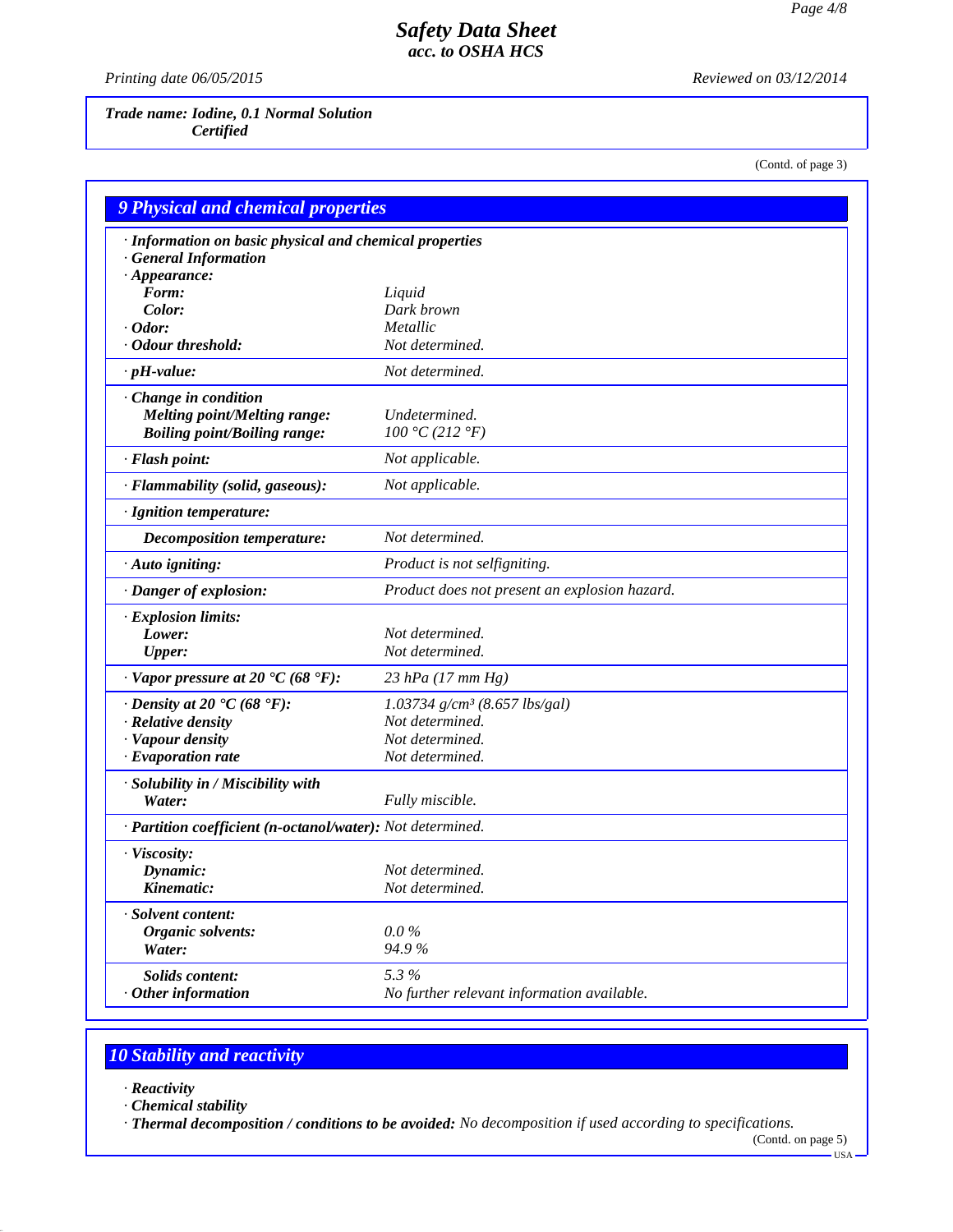*Printing date 06/05/2015 Reviewed on 03/12/2014*

*Trade name: Iodine, 0.1 Normal Solution Certified*

(Contd. of page 4)

- *· Possibility of hazardous reactions No dangerous reactions known.*
- *· Conditions to avoid No further relevant information available.*
- *· Incompatible materials: No further relevant information available.*
- *· Hazardous decomposition products: No dangerous decomposition products known.*

### *11 Toxicological information*

*· Information on toxicological effects*

*· Acute toxicity:*

#### *· LD/LC50 values that are relevant for classification:*

| Oral                           | LD50 | $\sqrt{25934 \text{ mg/kg} (\text{mouse})}$ |
|--------------------------------|------|---------------------------------------------|
| Dermal                         | LD50 | 89921 $mg/kg$                               |
| Inhalative $LC50/4 h$ 899 mg/l |      |                                             |

*· Primary irritant effect:*

- *· on the skin: No irritant effect.*
- *· on the eye: No irritating effect.*
- *· Sensitization: No sensitizing effects known.*

#### *· Additional toxicological information:*

*The product is not subject to classification according to internally approved calculation methods for preparations:*

*When used and handled according to specifications, the product does not have any harmful effects according to our experience and the information provided to us.*

#### *· Carcinogenic categories*

#### *· IARC (International Agency for Research on Cancer)*

*None of the ingredients is listed.*

*· NTP (National Toxicology Program)*

*None of the ingredients is listed.*

#### *· OSHA-Ca (Occupational Safety & Health Administration)*

*None of the ingredients is listed.*

#### *12 Ecological information*

- *· Toxicity*
- *· Aquatic toxicity: No further relevant information available.*
- *· Persistence and degradability No further relevant information available.*
- *· Bioaccumulative potential No further relevant information available.*
- *· Mobility in soil No further relevant information available.*
- *· Additional ecological information:*
- *· General notes:*
- *Water hazard class 1 (Self-assessment): slightly hazardous for water*

*Do not allow undiluted product or large quantities of it to reach ground water, water course or sewage system. · Results of PBT and vPvB assessment*

- *· PBT: Not applicable.*
- *· vPvB: Not applicable.*

(Contd. on page 6)

USA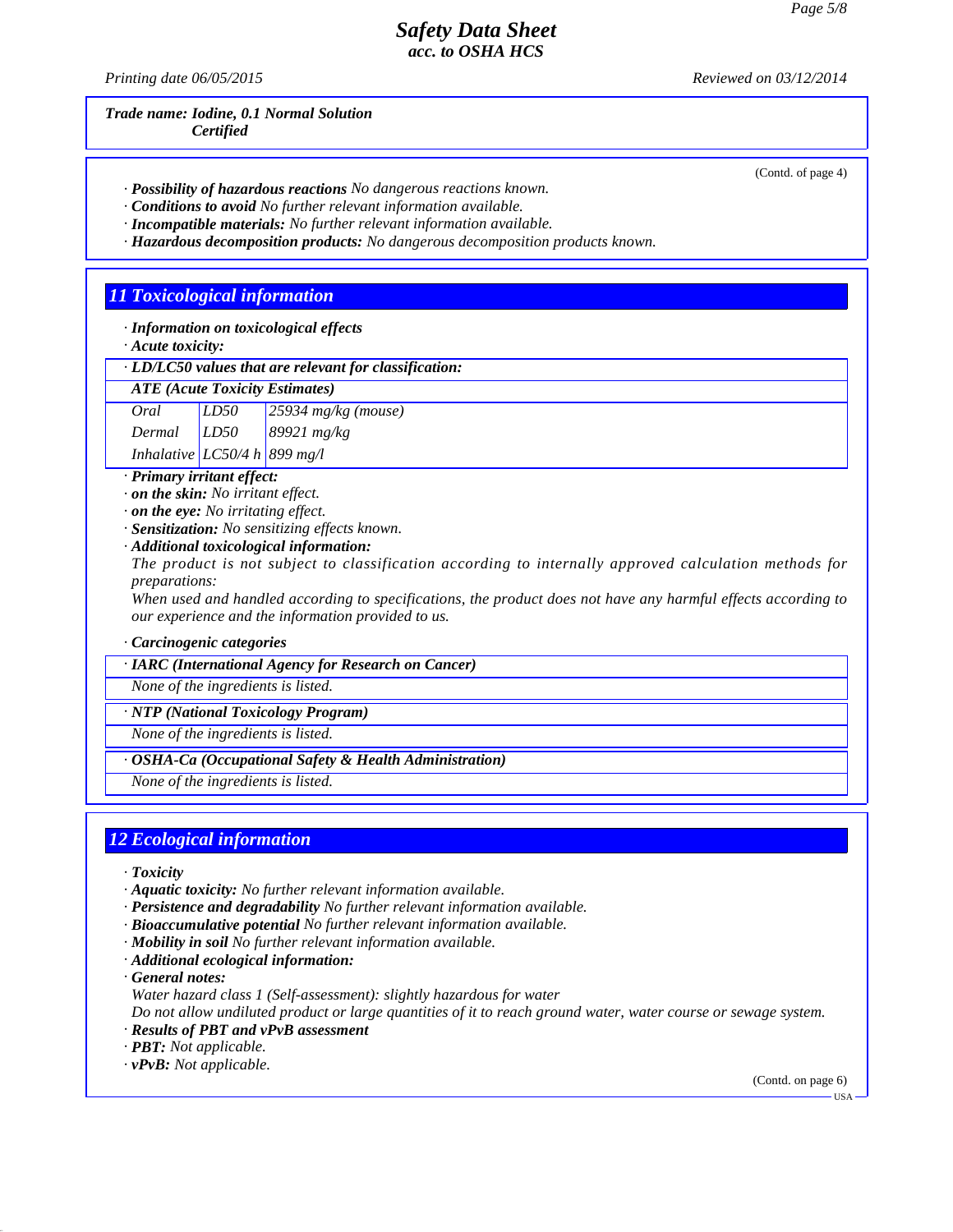*Printing date 06/05/2015 Reviewed on 03/12/2014*

(Contd. of page 5)

*Trade name: Iodine, 0.1 Normal Solution Certified*

*· Other adverse effects No further relevant information available.*

# *13 Disposal considerations*

*· Waste treatment methods*

*· Recommendation: Smaller quantities can be disposed of with household waste.*

*· Uncleaned packagings:*

*· Recommendation: Disposal must be made according to official regulations.*

*· Recommended cleansing agent: Water, if necessary with cleansing agents.*

| 14 Transport information                                                                             |                                |  |
|------------------------------------------------------------------------------------------------------|--------------------------------|--|
| · UN-Number<br>· DOT, ADN, IMDG, IATA                                                                | Not regulated                  |  |
| · UN proper shipping name<br>· DOT, ADN, IATA<br>$\cdot$ IMDG                                        | Not regulated<br>Not Regulated |  |
| · Transport hazard class(es)<br>· DOT, ADN, IMDG, IATA                                               |                                |  |
| · Class                                                                                              | Not regulated                  |  |
| · Packing group<br>· DOT, IMDG, IATA                                                                 | Not regulated                  |  |
| · Environmental hazards:<br>$\cdot$ Marine pollutant:                                                | No                             |  |
| · Special precautions for user                                                                       | Not applicable.                |  |
| Transport in bulk according to Annex II of<br><b>MARPOL73/78 and the IBC Code</b><br>Not applicable. |                                |  |
| · Transport/Additional information:                                                                  |                                |  |
| $\cdot$ <i>DOT</i><br>$\cdot$ Remarks:                                                               | Not regulated                  |  |
| $\cdot$ IMDG<br>$\cdot$ Remarks:                                                                     | Not regulated                  |  |
| $\cdot$ <i>IATA</i><br>$\cdot$ Remarks:                                                              | Not regulated                  |  |
| · UN "Model Regulation":                                                                             | Not regulated                  |  |

# *15 Regulatory information*

*· Safety, health and environmental regulations/legislation specific for the substance or mixture · Sara*

*· Section 355 (extremely hazardous substances):*

*None of the ingredients is listed.*

(Contd. on page 7)

USA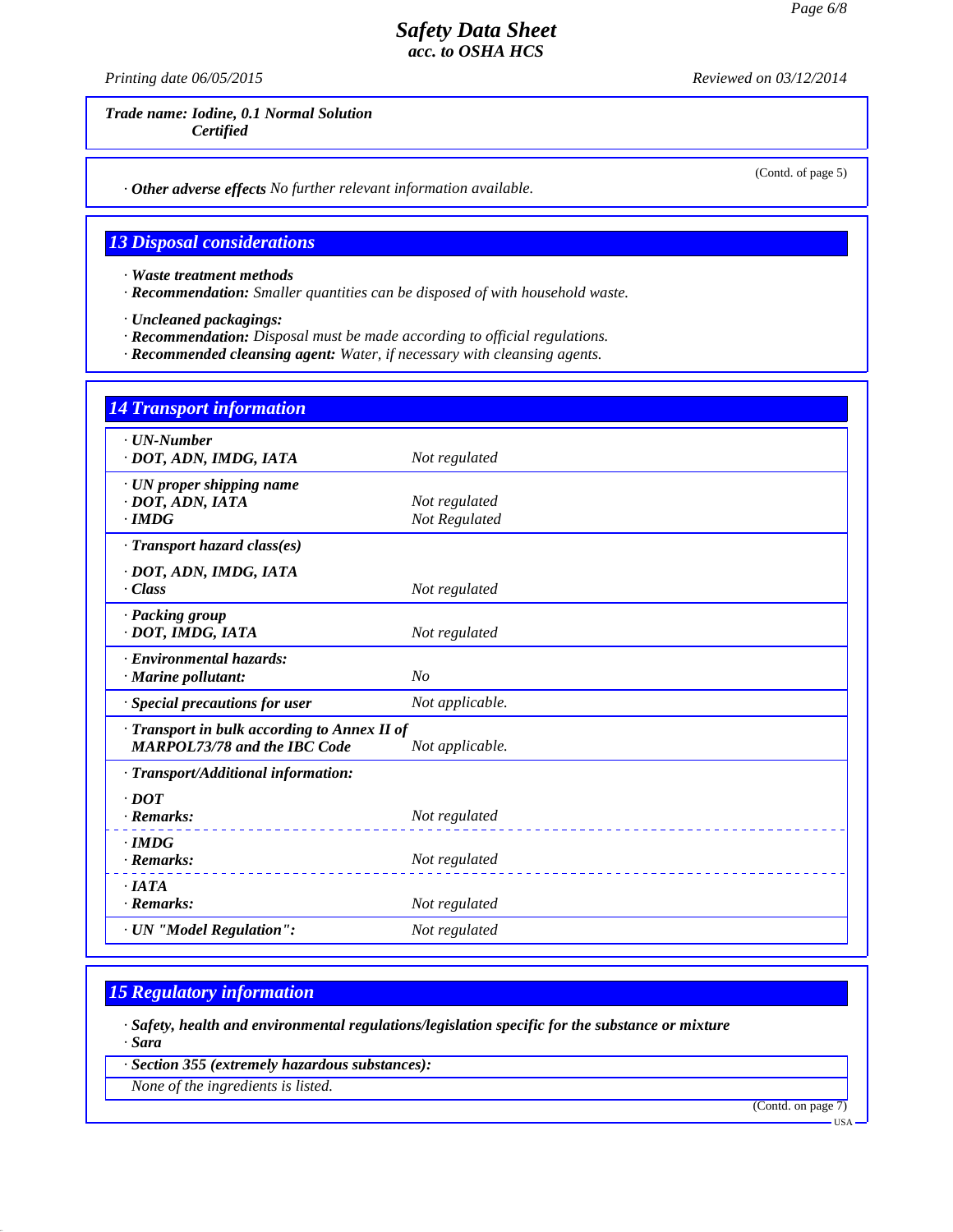*Printing date 06/05/2015 Reviewed on 03/12/2014*

*Trade name: Iodine, 0.1 Normal Solution Certified*

(Contd. of page 6) *· Section 313 (Specific toxic chemical listings): None of the ingredients is listed. · TSCA (Toxic Substances Control Act): 7681-11-0 Potassium Iodide 7553-56-2 Iodine \*DEA regulated item · Proposition 65 · Chemicals known to cause cancer: None of the ingredients is listed. · Chemicals known to cause reproductive toxicity for females: None of the ingredients is listed. · Chemicals known to cause reproductive toxicity for males: None of the ingredients is listed. · Chemicals known to cause developmental toxicity: None of the ingredients is listed.*

*· Carcinogenic categories*

*· EPA (Environmental Protection Agency)*

*None of the ingredients is listed.*

*· TLV (Threshold Limit Value established by ACGIH)*

*7553-56-2 Iodine \*DEA regulated item A4*

*· NIOSH-Ca (National Institute for Occupational Safety and Health)*

*None of the ingredients is listed.*

*· GHS label elements Not Applicable*

*· Hazard pictograms Not Applicable*

*· Signal word Not Applicable*

*· Hazard statements Not Applicable*

*· Precautionary statements*

*If in eyes: Rinse cautiously with water for several minutes. Remove contact lenses, if present and easy to do. Continue rinsing.*

*If swallowed: Call a poison center/doctor if you feel unwell.*

*If on skin: Wash with plenty of water.*

*Dispose of contents/container in accordance with local/regional/national/international regulations.*

*· Chemical safety assessment: A Chemical Safety Assessment has not been carried out.*

### *16 Other information*

*This information is based on our present knowledge. However, this shall not constitute a guarantee for any specific product features and shall not establish a legally valid contractual relationship.*

*· Department issuing SDS: Environment protection department.*

*· Contact: Mr. Nelson*

*· Date of preparation / last revision*

*Revision 0.1, 06-04-2015: Revised the DOT, which was originally incorrect. STN 06/05/2015 / -*

*· Abbreviations and acronyms:*

*ADR: Accord européen sur le transport des marchandises dangereuses par Route (European Agreement concerning the International Carriage of Dangerous Goods by Road) IMDG: International Maritime Code for Dangerous Goods*

*DOT: US Department of Transportation*

(Contd. on page 8)